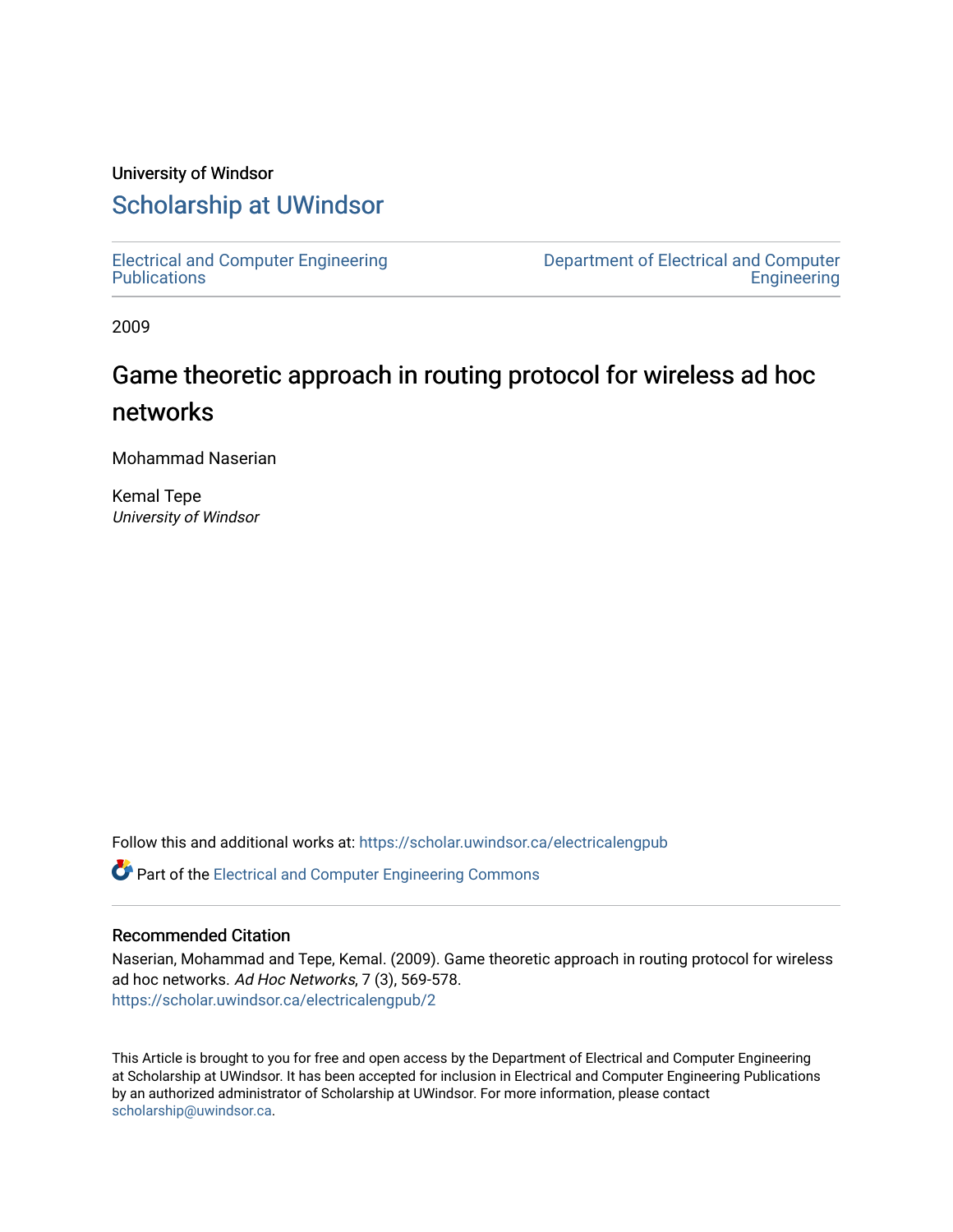Contents lists available at [ScienceDirect](http://www.sciencedirect.com/science/journal/15708705)





### Ad Hoc Networks

journal homepage: [www.elsevier.com/locate/adhoc](http://www.elsevier.com/locate/adhoc)

## Game theoretic approach in routing protocol for wireless ad hoc networks Mohammad Naserian, Kemal Tepe \*

Department of Electrical and Computer Engineering, University of Windsor, 401 Sunset Avenue, Windsor, Ontario, Canada N9B3P4

#### article info

Article history: Received 27 November 2007 Received in revised form 25 June 2008 Accepted 9 July 2008 Available online 16 July 2008

Keywords: Game theory Ad hoc network routing Reactive routing

#### **ARSTRACT**

This paper introduces a game theoretic method, called forwarding dilemma game (FDG), which controls routing overhead in dense multi-hop wireless ad hoc networks. The players of the game are the wireless nodes with set of strategies {Forward, Not forward}. The game is played whenever an arbitrary node in the network receives a flooding packet. In FDG, every player needs to know the number of players of the game. That is why a neighbor discovery protocol (NDP) is introduced. In order for NDP to function, a field is attached to the flooding packets (routing overhead packets). The mixed strategy Nash equilibrium is used as a solution for the FDG. This provides the probability that the flooding packet would be forwarded by the receiver node. FDG with NDP is implemented in AODV protocol in Network Simulator NS-2 to verify its performance with simulations. FDG with NDP improves performance of the AODV compared to the same network with only AODV protocol in moderate and high node densities. FDG can be applied to any routing protocol that uses flooding in the route discovery phase.

- 2008 Elsevier B.V. All rights reserved.

#### 1. Introduction

Mobile ad hoc networks (MANETs) have received significant attention in recent years. Applications of this type of network range from military and disaster response applications to connecting a group of computers in a classroom. Numerous routing protocols have been introduced for ad hoc networks. Broadly, these protocols can be classified as 1. proactive routing protocols and 2. on-demand (reactive) routing protocols. In proactive routing, routing information is periodically exchanged between network nodes, while in reactive protocols, the routing information is obtained only when it is needed. Flooding is used as the basic mechanism to propagate control packets in reactive routing protocols such as AODV [\[1\]](#page-9-0) and DSR [\[2\]](#page-9-0) or for data forwarding in MANETs. Unfortunately, it has been shown that flooding is a problem even in networks with moderate node densities [\[3\].](#page-9-0) Flooding generates a large number of

redundant packets that consume network resources like bandwidth and power, and causes contention, packet collision, packet loss, and delays. Since flooding is a fundamental method in almost every routing protocol for wireless ad hoc networks, a more efficient flooding algorithm could significantly improve the performance of the routing. However, reducing the number of redundant flooding messages may cause disconnectivity in the network. Therefore, a delicate balance must be maintained between routing overhead related to flooding and connectivity. To reduce the number of redundant messages, two mechanisms have been proposed in the literature: (1) clustering and (2) selective dropping of flooding. Clustering or cluster-based routing [\[4,5\]](#page-9-0) can be described as grouping nodes into clusters. A representative of each group is called the cluster head and other nodes are called cluster members. In order to form and maintain clusters, network nodes need to cooperate and exchange information with each other which may increase the control overhead packets. Passive clustering [\[5\]](#page-9-0) has been proposed to exploit ongoing data traffic to propagate cluster related information. Although passive clustering eliminates cluster related overhead packets during the formation and maintenance of clusters,

<sup>\*</sup> Corresponding author. Tel.: +1 (519) 253 3000x3426; fax: +1 (519) 971 3695.

E-mail addresses: [naserian@ieee.org](mailto:naserian@ieee.org) (M. Naserian), [ktepe@uwindsor.ca](mailto:ktepe@uwindsor.ca) (K. Tepe).

<sup>1570-8705/\$ -</sup> see front matter © 2008 Elsevier B.V. All rights reserved. doi:10.1016/j.adhoc.2008.07.003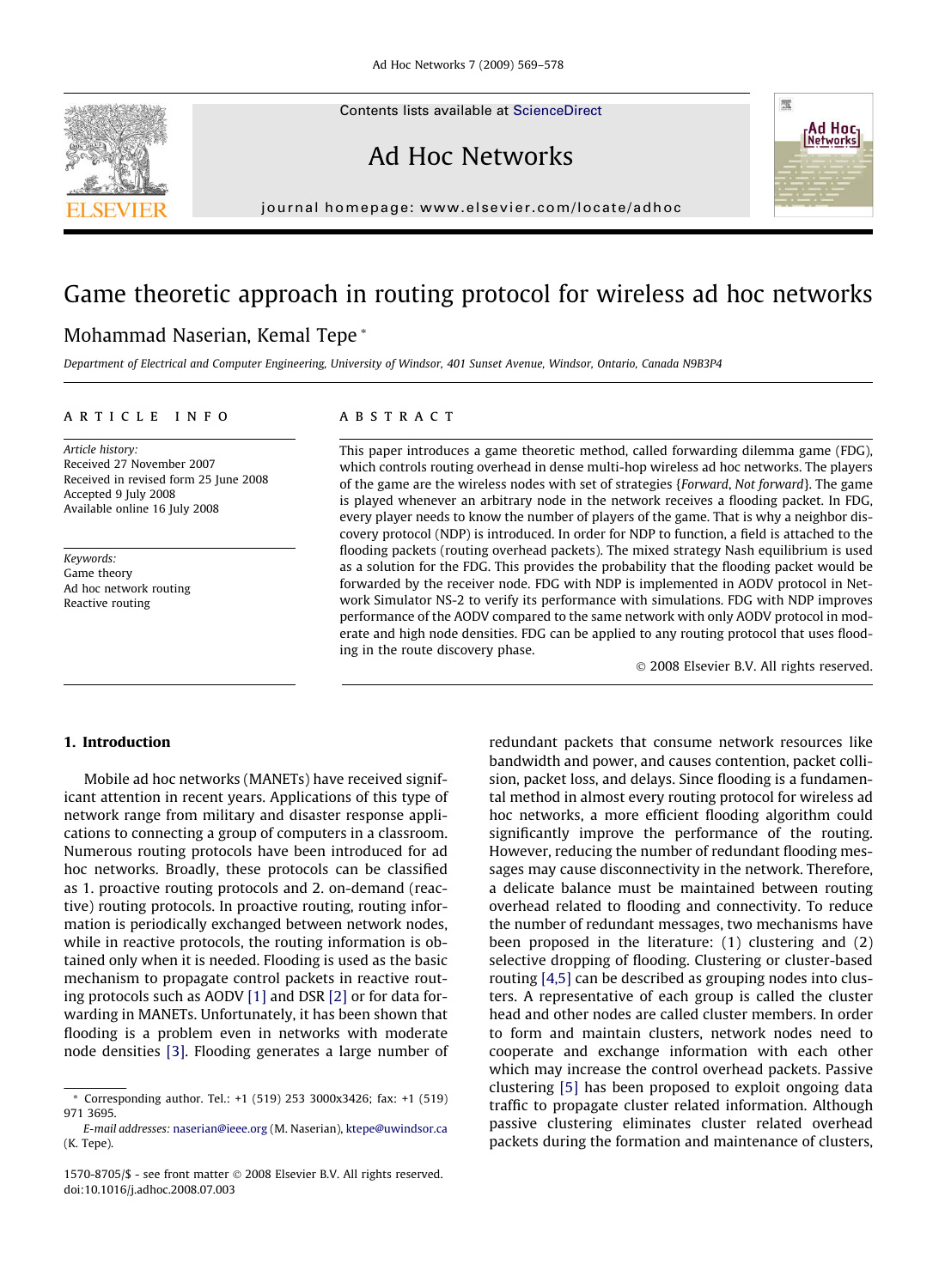it still requires some partial information about the neighbors and ongoing data traffic. Another mechanism to reduce flooding is to selectively decrease the number of messages. These mechanisms could be loosely classified as probabilistic schemes [\[3,6–9\]](#page-9-0) or location-based schemes [\[10,11\].](#page-10-0) The simplest probabilistic approach is pure probabilistic flooding [\[3\]](#page-9-0) in which nodes that receive a broadcast packet retransmit the packet with some probability p or discard (drop) the packet with probability  $(1-p)$ . There is a critical value for  $p$  that depends on the number of neighbors of a node [\[7\].](#page-9-0) As the number of neighbors of each node increases, the critical value of  $p$  would decrease. The major problem of probabilistic schemes is that the probability at which a node would rebroadcast is not universal, but specific to each network topology and there is no analytical formula to obtain the probability p. Local topology information is used to avoid unnecessary rebroadcasts in location-based schemes. In [\[11,12\]](#page-10-0), self-pruning and neighbor-coverage schemes are proposed where a node does not rebroadcast if the packet is delivered to all neighbors of this node by a prior broadcast.

Our approach in this paper falls into selectively reducing the number of flooding messages by applying Game Theory. Game Theory is not new to the area of telecommunications and wireless networks. It has been used to model the interaction between users, to eliminate the selfish nodes and to coordinate nodes in ad hoc networks. The topology control problems in ad hoc networks were studied and modeled as non-cooperative games in [\[13\].](#page-10-0) In that model, network nodes can choose their power level to ensure desired connectivity. The model was divided into connectivity and reachability games. In the connectivity game, a node chooses a power level that sustains connection to other nodes while minimizing its cost. In the reachability game, each node tries to reach as many other nodes as possible while minimizing its transmission range. A cooperation enforcement mechanism based on game theory has been proposed in [\[14,15\]](#page-10-0) that provides the study and analysis of strategies for cooperation and packet forwarding enforcement among nodes. Basically, a node analyzes the past behavior of its neighbors as well as the availability of its resources prior to choosing its next action. Additionally, the cooperation game was described and investigated in [\[14\]](#page-10-0) as a repeated game for ad hoc networks with a titfor-tat (TFT) strategy, applying cooperation enforcement. It was shown that by implementing such a strategy in the ad hoc network, a node will not forward more packets than it sends on average. In [\[15\],](#page-10-0) nodes of the network were classified based on their energy level. Normalized acceptance rate (NAR), the ratio of the number of forwarded packets by the node to the number of forward requests, was considered as an evaluation metric for every node. Generous tit-for-tat (GTFT) strategy was investigated in cooperating repeated game in [\[15\]](#page-10-0) as well. It was proved that GTFT is a Nash equilibrium and converges to the rational and Pareto optimal NARs. In [\[16\],](#page-10-0) a game theoretic framework based on the Nash bargaining game was introduced that solved the selfishness problem while reserving bandwidth in the forwarding node's neighborhood. The authors showed that Nash equilibrium could be considered as a pricing scheme that provides optimality in bandwidth res-

ervation and that applying the game theoretic model efficiently eliminated selfish nodes. A game theoretic approach for the analysis of slotted Aloha with selfish users was proposed in [\[17\]](#page-10-0). It was shown that the performance of the selfish slotted Aloha system is near optimum, and the system performance is close to the best non-game theoretic systems. In [\[18\]](#page-10-0), slotted Aloha with multi-packet reception was studied and it was proved that the stability of a slotted Aloha system with multi-packet reception with selfish users is dependent on the transmission cost of a packet. It was also shown that the throughput of a MAC protocol with selfish users could be lower than that of other slotted Aloha implementations. One-shot random access game introduced in [\[19\]](#page-10-0) analyzed the behavior of the nodes using the tools of game theory. It was shown that the mixed strategy Nash equilibrium provided the focal equilibrium among  $2^n - 1$  equilibrium points of the game, and that it had fairness property as well.

In this paper, a game theoretic framework called forwarding dilemma game (FDG) will be introduced where wireless nodes of the network are the players of the game. The game is played when a node receives a flooding packet from other nodes in the network. The player has two strategies to play: 1. forward the packet or 2. drop (not forward) the packet. The FDG has three components: 1. number of players, N, the number of nodes that are receiving the flooding packet, 2. forwarding cost, and 3. network gain factor, G. Mixed strategy Nash equilibrium will be employed to provide the probability of forwarding the flooding messages. In order to enable nodes to discover the number of the players of the FDG, a neighbor discovery protocol (NDP) will also be introduced. In NDP, wireless nodes use either medium access messages or HELLO messages that are inherent in some of the routing protocols such as AODV and WRP [\[20\].](#page-10-0) In this paper, the FDG is implemented in AODV with existing HELLO messages where these messages are used for NDP with slight modification. The FDG limits the number of nodes that participate in the route discovery of the protocol without disturbing the connectivity. By conducting connectivity tests, we verified that FDG not only improved connectivity in dense networks, but also improved the network performance. This architectural change that reduces the routing overhead significantly helps nodes to find routes faster and reduces contention in the MAC layer. All of these would reduce the average end-to-end delay.

The rest of the paper is organized into five sections. Section 2 discusses the proposed forwarding dilemma game. Section 3 presents the implementation of the FDG in AODV protocol. Section 4 investigates an optimum value for the network gain factor, G, through analysis and simulations. Section 5 presents NS-2 simulation results for the proposed protocol and compares the results with those of AODV. Section 6 provides the conclusions of this study.

#### 2. Forwarding dilemma game

In MANETs, the connection between the nodes is established by the flooding of data packets or control packets (route discovery part of the reactive routing protocol). In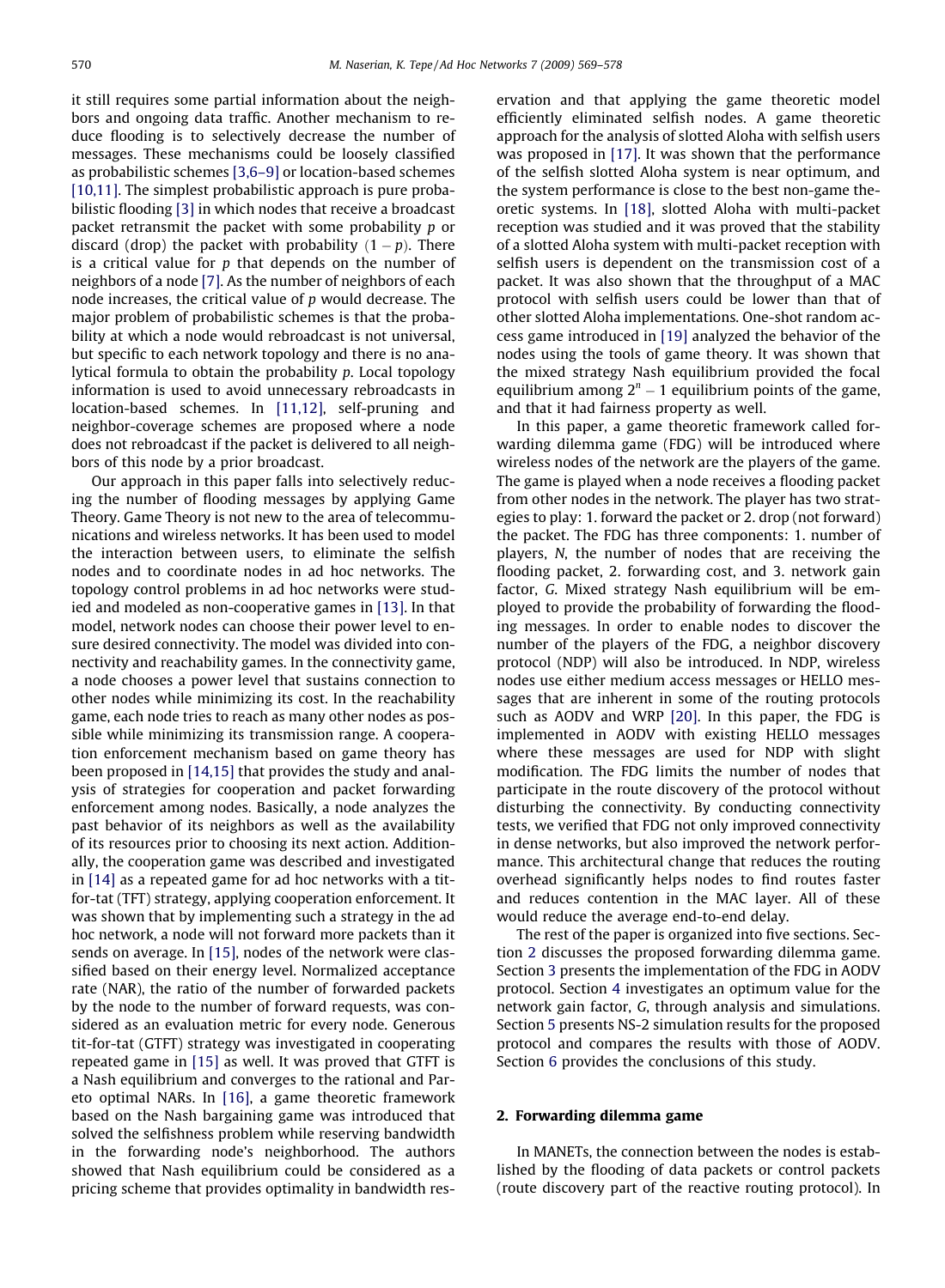either case, flooding or rebroadcasting is the most reliable technique to transfer data packets to a destination node or to find a route between source and destination. Fig. 1 depicts a portion of a wireless ad hoc network where a source node, S, has a data packet to be sent to a destination node that is located outside of its wireless transmission range. Nodes that are located in the wireless transmission range of source node S are neighbors of S. If the routing protocol is simply flooding, S will broadcast the data packets and then these data packets are rebroadcasted by every neighbor of S, and every other node that receives them from the neighbors of S, until they reach the destination. When reactive routing protocols such as DSR or AODV are utilized, instead of broadcasting data packets, S initiates a route discovery protocol that involves broadcasting smaller route request (RREQ) packets. The RREQ packets are rebroadcasted (i.e. flooded) by neighbors of S and any other node that receives the RREQ from neighbors of S. When the RREQ arrives at the destination node, the path is discovered from the route that the RREQ traveled through to get to the destination. Then the destination node sends the discovered route to the source node using the route reply packet (RREP). When the source node receives the RREP, it starts sending data packets through the route that was returned by RREQ. If the network is dense, there will be a lot of redundant broadcasts of RREQ and RREP packets. That redundancy not only makes the route selection complicated, but also degrades the overall performance of the network because of the shared wireless channel. In a shared medium, overhead packets increase delay per packet and the number of collisions, which in turn degrades the packet delivery ratio and throughput. Here, we investigate if a game theoretic packet forwarding model in a multi-hop network can be used to minimize the degrading effect of flooding in dense MANETs. Game theory is a part of applied mathematics that describes and studies interactive and multi-player decision-making problems. Decision makers (i.e. players) follow certain objectives while considering knowledge or expectations of other decision makers. Game theory has been widely applied in economics, social science, and biology [\[21–23\].](#page-10-0)



Fig. 1. Forwarding game played among neighboring nodes of the source node S.

Here, a forwarding game is defined as

$$
G = \{N, (S_i)_{i \in N}, (U_i)_{i \in N}\},\tag{1}
$$

where  $N$  is the number of participating wireless nodes (players of the game),  $S_i$  is the strategy set, and  $U_i$  is the utility function for the node (player) *i*. Strategy  $S_i$  is the action set of the node *i* and  $S_i = \{0, 1\}$ , where  $S_i = 1$  denotes that node *i* is forwarding while  $S_i = 0$  denotes that node *i* is not forwarding the flooding message. If the node chooses to forward, it is called a Forwarding Node (FN) or a Mobile Node (MN). Node *i* will receive utility  $U_i$  upon choosing a strategy. The game defined in Eq. (1) is played whenever arbitrary node *i* receives a packet  $p_{ik}$  that is destined for node k from node j. Here node i needs to make a decision whether to forward  $p_{ik}$  or not. The number of players of the game is the number of nodes that receive  $p_{ik}$  in the same time slot as node i.

It is desirable that only a limited number of neighbors of the source node participate in forwarding. This strategy will improve resource utilization by reducing the number of overhead packets, which in turn improves the performance of the network. The problem is the selection of the necessary number of neighbors. This problem is similar to a situation in public economics where players would like to save their resources. Only some contributors are needed to bear the cost while the benefit is enjoyed by all players. In a voluntary contribution game, each person in a group must decide whether to make a costly contribution or to rely on others' contributions. Diekman [\[24,25\]](#page-10-0) introduced a game in which a collective good can be provided by a volunteer from a group of players. Here, Diekman's game is adopted to the game of forwarding or not forwarding a flooding packet and is called the forwarding dilemma game (FDG). In this game, every node in the network has a cost for rebroadcasting packets for other nodes. Because of the forwarding cost in the model, neighbors will not forward the flooding packet right away, but expects other neighboring nodes to forward. Let  $N > 1$ be the number of players. Arbitrary player i chooses between forwarding  $(S_i = 1)$  and not forwarding  $(S_i = 0)$ . A node that forwards bears a cost of  $f(c)$ , where c is the forwarding cost and  $f(.)$  is a decreasing function. Utility  $G_i$ denotes the gain or benefit that node i receives if at least one of the players of the game spends the forwarding cost and forwards the packet. Utility of node i in FDG is defined as

$$
U_i(S) = \begin{cases} G_i - f(c_i) & \text{if } S_i = 1 \\ G_i & \text{if } S_i = 0, \text{ and } \exists S_j = 1 \text{ for some } j \neq i, \\ 0 & \text{if } S_j = 0 \text{ for all } j \end{cases}
$$
(2)

where N players are neighbors of the originator of the flooding packet and are receiving the flooding packet in the same time slot.  $G_i$  and  $f(c_i)$  are the utility and cost function for arbitrary node i, related to the flooding packet under process. The game has N equilibria with exactly one forwarding node and  $N-1$  mobile nodes. There exists also a mixed strategy equilibrium. If arbitrary node  $i$  forwards the flooding packet with probability  $p_i$ , the expected utility of node i can be written as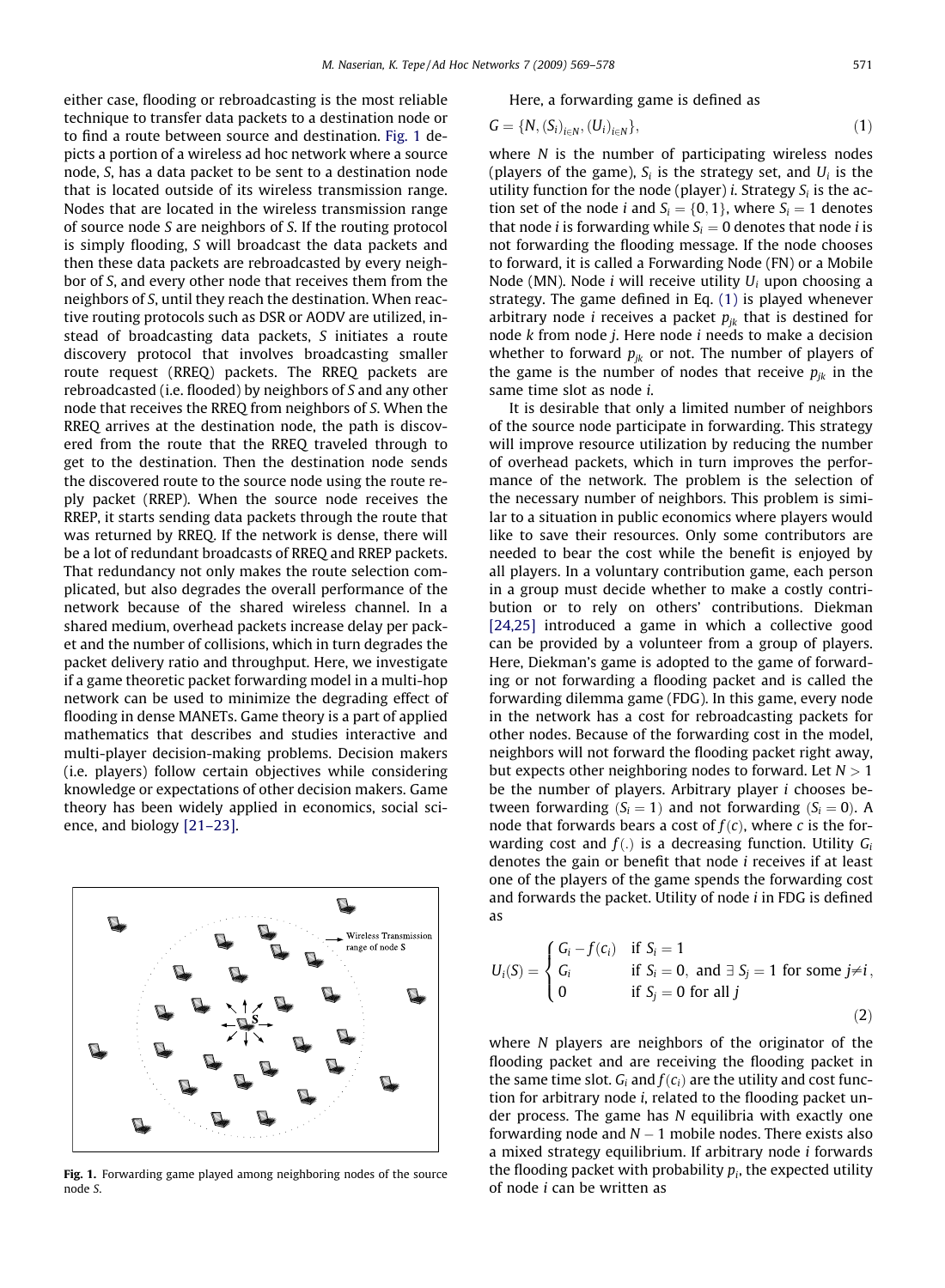<span id="page-4-0"></span>
$$
E[U_i] = p_i(G_i - f(c_i)) + G_i\left((1 - p_i)(1 - \prod_{j \neq i} (1 - p_j))\right).
$$
 (3)

The best response function for the players can be written as

$$
\frac{\partial E[U_i]}{\partial p_i} = -f(c_i) + G_i \prod_{j \neq i} (1 - p_j). \tag{4}
$$

Setting the derivative equal to zero, we get the following system of equations

$$
f(c_i) = G_i \prod_{j \neq i} (1 - p_j). \tag{5}
$$

If we denote  $\lambda_i = \frac{f(c_i)}{G_i}$  and  $q_i = (1 - p_i)$ , the system of Eq. (5) can be written as

$$
\begin{cases}\nq_2 q_3 \dots q_{N-1} q_N = \lambda_1 \\
q_1 q_3 \dots q_{N-1} q_N = \lambda_2 \\
\vdots \\
q_1 q_2 \dots q_{N-2} q_N = \lambda_{N-1} \\
q_1 q_2 \dots q_{N-2} q_{N-1} = \lambda_N\n\end{cases} (6)
$$

If we multiply the above N equations, we can write:

$$
(q_1 q_2 q_3 \dots q_{N-1} q_N)^{N-1} = \lambda_1 \lambda_2 \dots \lambda_{N-1} \lambda_N. \tag{7}
$$

The forwarding probability of arbitrary node *i*,  $p_i$ , can be written by substituting Eq. (6) into Eq. (7):

$$
p_i = 1 - \frac{\sum_{j=1}^{N-1} \prod_{j=1}^N \lambda_j}{\lambda_i}.
$$
\n(8)

The cost function  $f(c)$  is considered a decreasing function to encourage nodes with lower cost to increase their forwarding probability.

In the case where the gain and forwarding cost of the nodes are equal  $(\lambda_1 = \lambda_2 = \cdots = \lambda_N)$ , the forwarding dilemma game (FDG) will be symmetric and can be depicted in the matrix form shown in Fig. 2. Please note that the source node S is not necessarily the originator of the packet and it could be any intermediate node that is forwarding a flooding packet, such as RREQ packets. Player one (row player) in the FDG of Fig. 2 is any node that has received a flooding packet and needs to make a decision to forward or not forward that packet based on the forwarding game. The column player of the forwarding game of Fig. 2 are other  $(N-1)$  neighbors of S. If player 1 forwards, its utility will be  $G - C$  regardless of the action of other neighbors. If none of the neighbors forward, then all of them lose and receive a payoff of 0. It is assumed that  $C < G$ , so each node would

"N-1" Other Players Player 1 "All" Not Forward At least "one" Forwards  $\overline{0}$ G Not Forward  $G - C$  $G - C$ Forward

Fig. 2. Symetric forwarding dilemma game (FDG) matrix.



Fig. 3. Forwarding probability changes with node density of the network and the defined gain  $G$  for the nodes,  $C = 1$ .

prefer to forward if no other node does. But if one node is expected to forward, then each of the others would prefer to ''free ride" and would not spend their energy and occupy unnecessary bandwidth.

The forwarding game depicted in Fig. 2 has N equilibria, where only one node forwards and the other nodes do not forward. Since the players (nodes) make independent decisions, the strategy chosen by the players is unknown by others. On the other hand, since  $G - C > 0$ , there exists no dominant strategy.<sup>1</sup> In a symmetric mixed strategy<sup>2</sup> Nash equilibrium for the forwarding game of Fig. 2, let us denote the forwarding probability (probability that a player chooses the ''Forward" strategy) as p, consequently probability that a player plays the "Not Forward" strategy is  $(1 - p)$ . All  $(N-1)$  other players will not forward with a probability of  $(1-p)^{N-1}$ . Therefore, we can write the probability of having at least one forwarding node out of the  $(N-1)$  neighbors as  $1-(1-p)^{N-1}$ . With that, the mixed strategy Nash equilibrium can be constructed as follows:

$$
G - C = G(1 - (1 - p)^{N-1}).
$$
\n(9)

From the above equation, the probability of forwarding can be calculated as

$$
p = 1 - \left(\frac{C}{G}\right)^{\frac{1}{N-1}}.\tag{10}
$$

In Eq. (10), if  $C < G$ , then  $\frac{C}{G} < 1$ . Therefore, the probability of forwarding for an arbitrary node decreases when the number of neighbors, N, increases. For example, in the limiting cases, while N is changing from 1 to infinity, the probability of forwarding will be changing from 1 to 0. Fig. 3 depicts the forwarding probability that is given in Eq. (10) with increasing number of neighbors of the source, from 1 to 20, for different values of network gain, G. When the number of neighbors of the source is lower, the forwarding probability is higher. For example, for  $N = 1$ , regardless of the value of G and forwarding cost C, the forwarding probability will be 1. In a denser network, the number of neighbors of the source will be higher than 1, and every node

<sup>1</sup> Dominant strategy for a player is the one that yields the best utility regardless of the strategies that other players choose.

<sup>2</sup> Mixed strategy for a player is a probability distribution over the set of pure strategies of that player.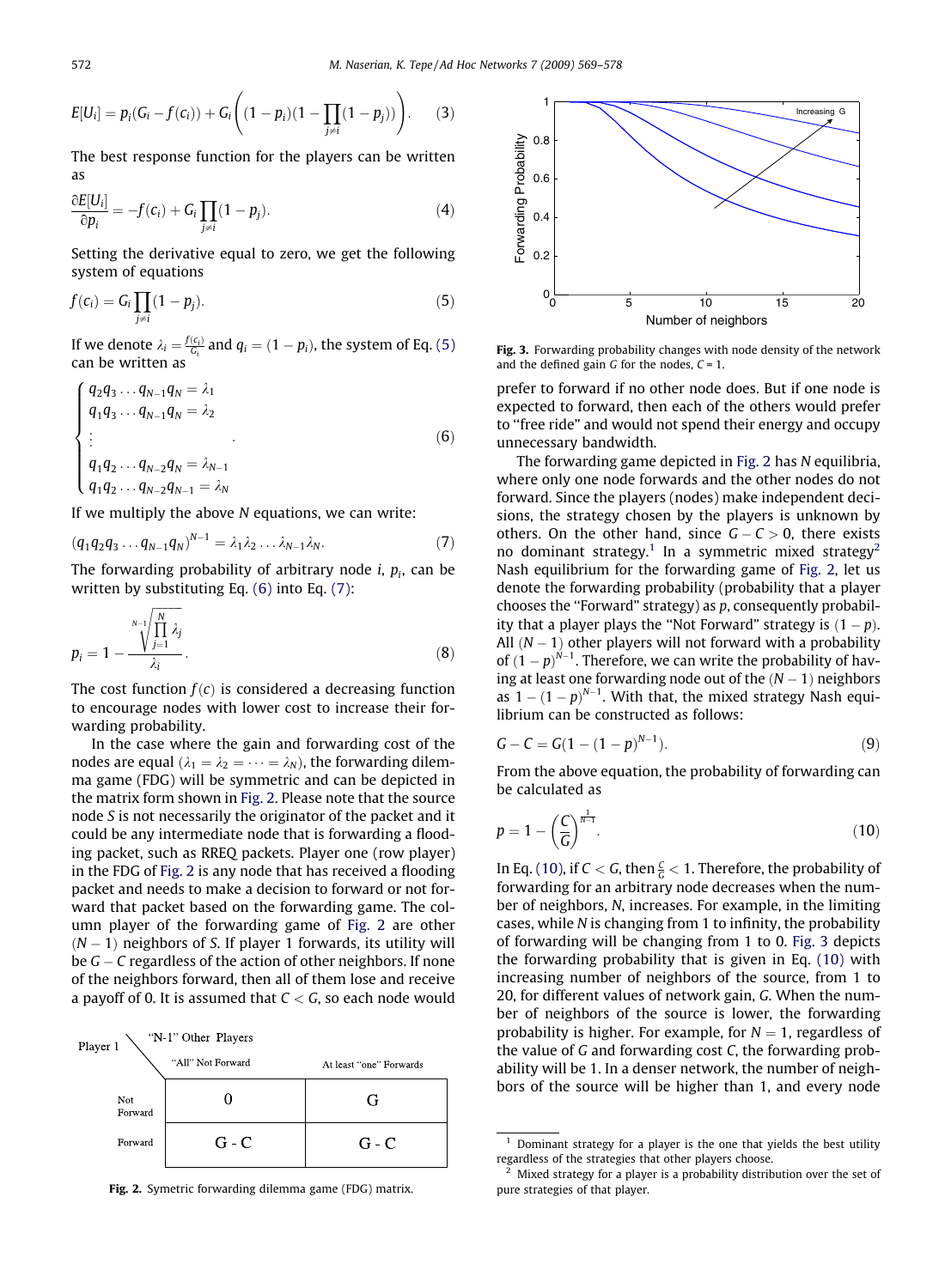will reduce its forwarding probability. For example, for  $N = 20$ , the forwarding probability can be between 0.3 and 0.8, as shown [Fig. 3](#page-4-0), based on the parameter G that was defined for the network. This defines G as an important parameter that controls the decision process in the node, consequently routing overhead in the network. The selection of the value for G and its effect on network performance will be investigated in the following sections.

#### 3. Implementation of forwarding dilemmas game in AODV

In this section, the implementation of the forwarding dilemma game (FDG) into AODV routing protocol is explained. In the AODV protocol, HELLO messages are periodically broadcasted by nodes and are used for link monitoring. When node A receives a HELLO message from node B, it discovers that node B is in its wireless transmission range and therefore its neighbor. On the other hand, not receiving a HELLO message from a node is interpreted as a broken link. In order to utilize AODV HELLO messages to obtain neighbor information for FDG, a neighbor discovery protocol (NDP) is introduced in [Fig. 4](#page-6-0). In NDP, it is assumed that the links are symmetric. The source ID of the sender is deciphered from the header of the HELLO messages. Every node generates a time-stamped list of its neighbors (i.e. the source ID of the HELLO message that it has received). The neighbor list is updated periodically and outdated entries are removed. The number of neighbors of a node is the number of entries in the updated neighbor list.

In order to implement the FDG protocol, the route discovery process and the structure of RREQ packets in AODV protocol is modified. An extra field is added to the RREQ to carry the number of neighbors of the source node. [Fig. 5](#page-7-0) shows the modification in the route discovery process of AODV. When a source node generates a RREQ packet, in addition to its ID, it also inserts the number of its neighbors N, into the RREQ packet. This is also done at the intermediate nodes. When the RREQ packet is forwarded by an intermediate node, the number of neighbors of the intermediate node as well as its ID is inserted into the related fields of the RREQ packet. When the RREQ is received by other nodes, the number of neighbors, N, of the originator (forwarder) of the RREQ can be discovered. Using N in Eq. [\(10\)](#page-4-0), the receiver of the RREQ can calculate the probability of forwarding for that RREQ. Then, the forwarding probability is compared to a generated uniform random number to make the forwarding decision. In the FDG protocol, if the source node does not receive a RREP from the destination for any reason (e.g. link quality), it initiates another RREQ. Nodes that did not forward the RREQ in the previous round increase their forwarding probability by 20% each time. This is similar to the ring search technique in AODV and guarantees arrival of the RREQ at the destination.

#### 4. Disconnectivity vs. greedy flooding: optimum value for G

In the previous section, the forwarding dilemma game (FDG) and a mixed strategy Nash equilibrium as the solution of this game were explained. The probability of forwarding for every node, derived in Eq. [\(10\)](#page-4-0), depends strictly on the network gain parameter G. Without the loss of generality in this investigation, a forwarding cost of  $C = 1$  is assumed. The investigation shifts to determining the range of values for parameter G, such that network connectivity is established with minimum routing overhead. When G is low, the forwarding probability is low, which might cause isolated nodes and disconnectivity in the network. In this case, the cost–gain ratio  $\frac{c}{c}$  is not large enough to encourage selfish nodes to forward a packet for others. On the other hand, for high values of G, nodes increase their forwarding probability to obtain high utility value. When  $G \rightarrow \infty$ , the performance of the protocol would not improve by FDG. This case is called greedy flooding. There has been extensive research conducted on the connectivity conditions of ad hoc networks. The critical power and the number of neighbors needed to obtain overall network connectivity by using stochastic modeling is analyzed in [\[26\].](#page-10-0) Authors showed that the critical neighbor number  $(CNN)$  for connectivity is  $k \log N$ , with  $0.074 < k < 5.1774$ . Determining the minimum number of nodes that is required for full connectivity in a stationary network with uniform node spatial distribution is formulated in [\[27\]](#page-10-0). That formulation showed that in an ideal case, without inter-node interference, the minimum number of neighbors required for full connectivity is  $\pi$ . Under the guidance of the results presented in [\[26,27\]](#page-10-0), it is considered that, on average, 4 neighbors for each node would suffice to establish connectivity among the nodes with high probability. If a node is processing a packet whose source has fewer than 4 neighbors, it should have a probability of forwarding, p, in the range of  $0.9 \leq p \leq 0.99$ . In other words, if  $q$  is the probability of not forwarding, then q is required to be in the range  $0.01 \le q \le 0.1$ . Hence, Eq. [\(10\)](#page-4-0) can be rewritten for  $q$  as

$$
q = \left[\frac{C}{G}\right]^{\frac{1}{N-1}}.\tag{11}
$$

By taking the logarithm of both sides of Eq. (11), the following can be obtained

$$
(1 - N) \log q = \log(G). \tag{12}
$$

Since it is required to have  $0.01 \le q \le 0.1$  for  $N \le 4$ , the network gain G should be in the range of  $3 \leq \log(G) \leq 6$ to provide optimum operation. This range provides equitable trade offs between connectivity and network performance.

In order to verify the feasible values of G and to test the effect of G on network performance, we performed a series of experiments utilizing network simulator (NS-2) [\[28\]](#page-10-0). In the simulations, nodes were uniformly distributed in an area of 1000 by 1000 m. The network gain factor G was varied in the simulations, and forwarding cost C was set to 1 for all nodes. There were 60 sources with CBR (constant bit rate), where each were sending one 512 byte packet per second. The source nodes and their start time were randomly chosen. Simulations ran for 200 s with modified AODV routing protocol with the FDG. In order to explore the effect of different node densities on the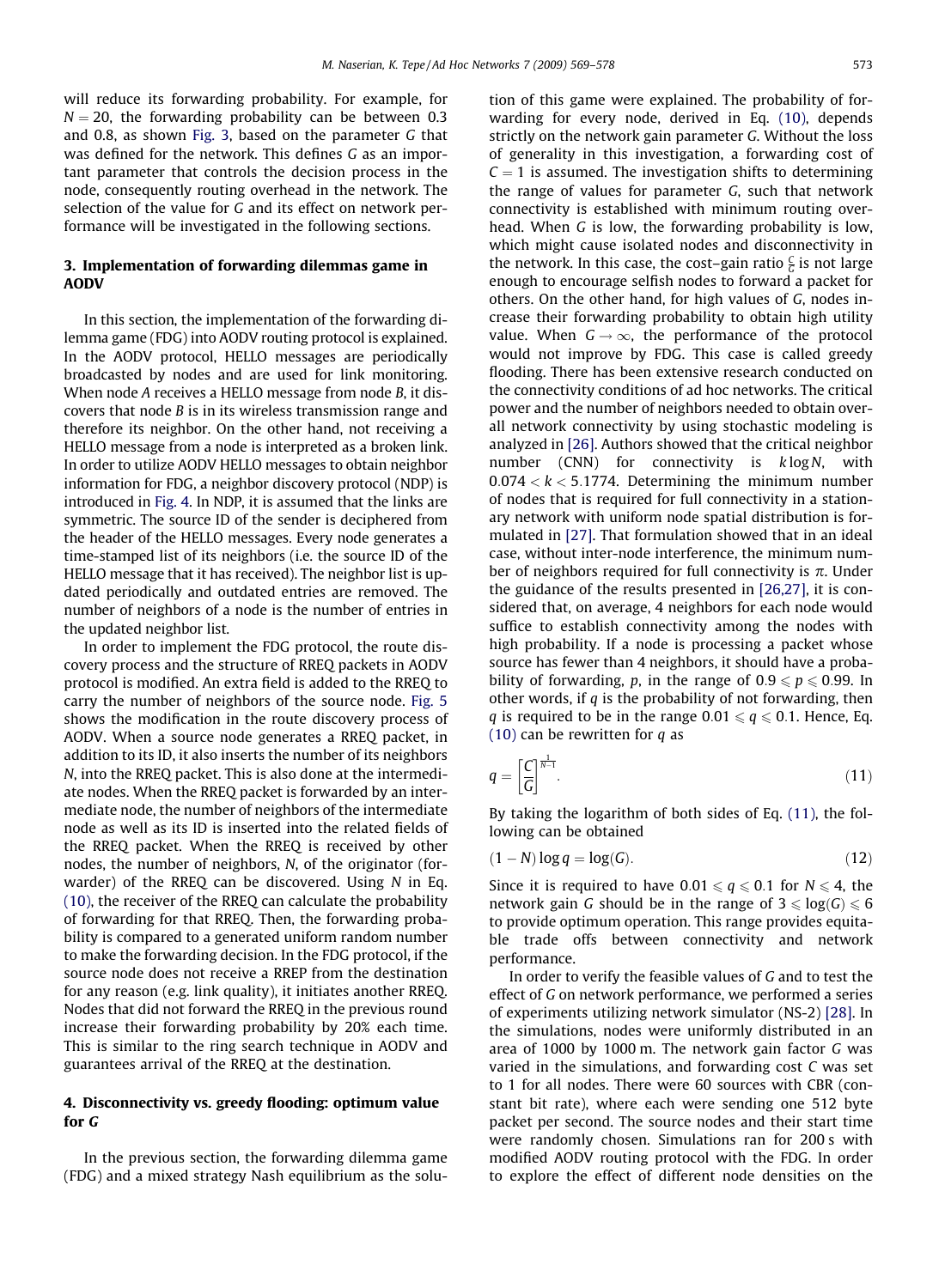<span id="page-6-0"></span> $_1$ ReceiveHelloMessage(\*Packet Hello){  $//$  Extracting the source of the packet  $_{2}$  .  $SourceID=Hello \rightarrow src$ :  $\overline{3}$ . Call  $CreateNeighbourList(SourceId);$  $_4$  .  $5$ }  $6$  CreateNeighborList(*ThisNeighborId*) {  $//$ search the list and add it if it is not in the list.  $\tau$ . if (SearchNeighborList(ThisNeighborId)=0) {  $\overline{\mathbf{8}}$ .  $\overline{9}$ .  $\mathbb{R}^2$ for  $i = 1$  to ListSize  $10^{-4}$  $\cdot$  $\{$  $//Find the end of the list and add it there$  $11.7$  $\ddot{\phantom{a}}$ if  $(NeighbourList[i] \rightarrow NeighbourId = \text{emty})$  $12$ .  $13.1$  $\ddot{\phantom{a}}$  $\{$  $MyNeighbourList[i] \rightarrow NeighbourId = SourceId$  $14$   $\cdot$  $\ddot{\phantom{a}}$ J.  $MyNeighbourList[i] \rightarrow Time=CurrentTime$  $1.5 - 1$  $\ddot{\phantom{a}}$ break:  $16 17.$  $\ddot{\phantom{a}}$ þ  $\overline{a}$ ł  $18 \mathcal{E}$  $19 20<sup>1</sup>$  $\overline{21}$ 22 Bool SearchNeighborList( $This NeighbourId$ ) { for  $i = 1$  to ListSize  $23 -$ {  $24$   $\cdot$  $25$ if  $(NeighborList[i] \rightarrow NeighborId \neq ThisNeighborId)$  $26$ .  $\ddot{\phantom{0}}$ ₹  $27.$ //This was already in the list  $\overline{a}$  $MyNeighbourList[i] \rightarrow Time=CurrentTime$  $28.1$ return 1;  $29.$ break;  $30$ .  $\ddot{\phantom{0}}$ ÷.  $\overline{a}$  $\mathcal{F}$  $31.$  $else$  {  $32 33$  $return 0;$  $\mathcal{E}$  $34 \ddot{\phantom{a}}$  $35 \mathcal{E}$  $36$ } 37 UpdateNeighborList(NodeId) { //Entries older than  $ExpPeriod$  seconds are expired  $38 39 Expected = CurrentTime - ExpPeriod$ for  $i = 1$  to ListSize  $40.1$  $41.1$ ł if  $(Nodeld \rightarrow MyNeighbourList[i] \rightarrow Time < ExpiredTime)$  $42$ .  $43$ .  $\{$  $//$ remove this neighbor from the list  $44.$  $\ddot{\phantom{a}}$  $\}$  $45.4$  $46$ .  $\mathcal{E}$ 47 } 48 //This function is called when a node needs neighbors count 49 CountMyNeighbors( $MyNodeId$ ){ Call  $UpdateNeighbourList(MyNodeId)$  $50.$  $_{51}$  . for  $i = 1$  to ListSize { if  $(MyNodeId \rightarrow MyNeighbourList[i] \rightarrow NeighbourId \neq Empty)$  $52$ .  $\Delta$  $NeighbourCount$  ++;  $53 \mathcal{E}$  $54.$  $55$   $\cdot$ return NeighborCount;  $56\}$  $57$  $58$ 



results, experiments with 100 and 160 nodes were performed as well. [Figs. 6 and 7](#page-7-0) depict average end-to-end delay and packet delivery ratio of the network, respectively, for different values of network gain factor, G. For smaller values of G, the incentive to forward packets is minimal

compared to the cost (e.g.  $log(G) < 3$ ). Since the forwarding probability calculated by the nodes is small, the chance that RREQ packets do not reach the destination in the first round is high. In that case, the RREQ packet is re-sent by the source, and the receiving nodes increase their forward-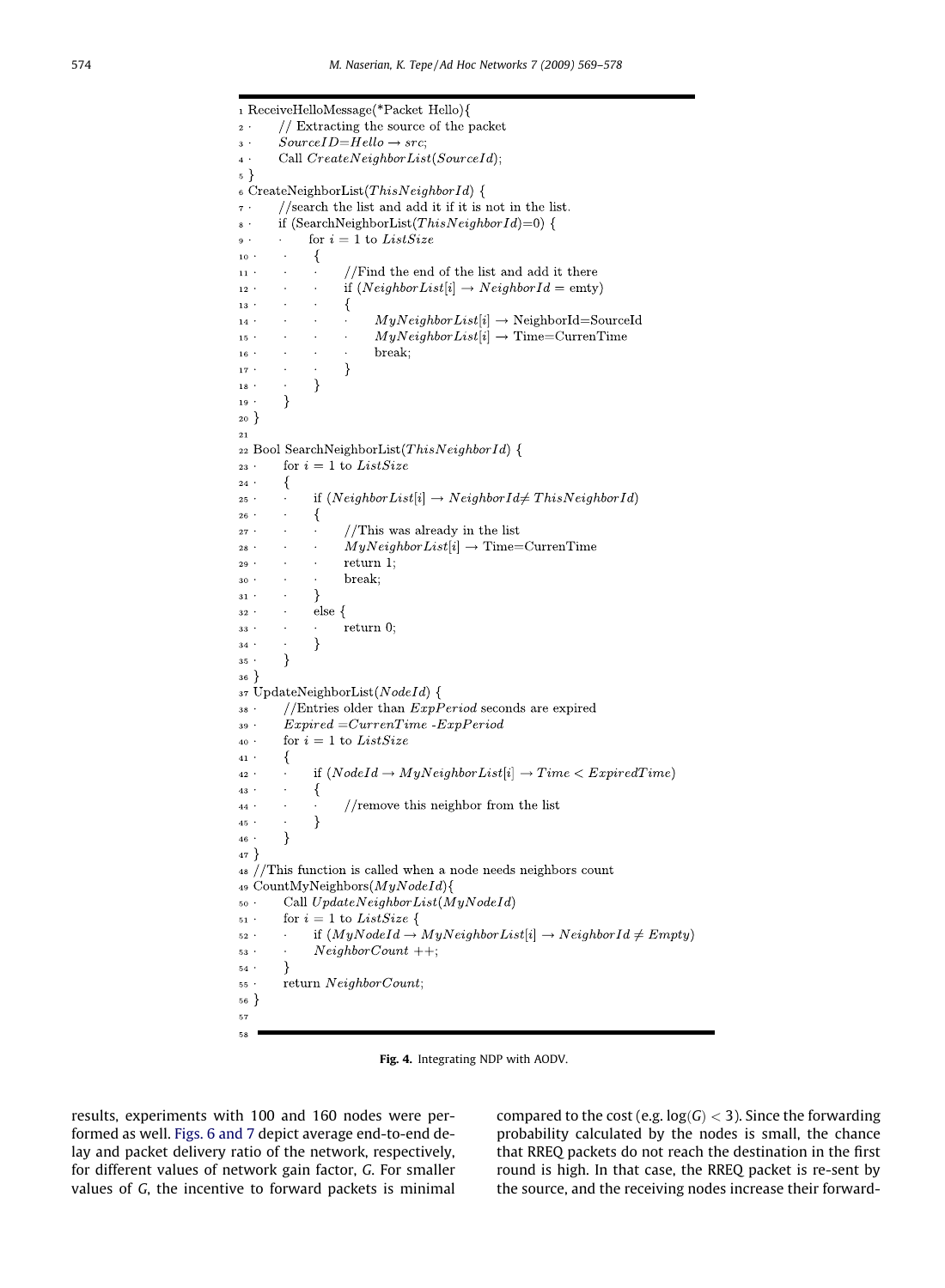<span id="page-7-0"></span>

Fig. 5. Flowchart: implementing the forwarding game protocol.



Fig. 6. Average end-to-end delay vs. network gain factor G.

ing probability by 10%. This explains higher than average end-to-end delay for smaller values of G (Fig. 6). For  $log(G) \ge 6$ , the average end-to-end delay starts to in-



Fig. 7. Packet delivery ratio vs. network gain factor G.

crease. This shows that due to high utility, nodes increase their forwarding probability up to a point where every node decides to forward RREQs. The simulation results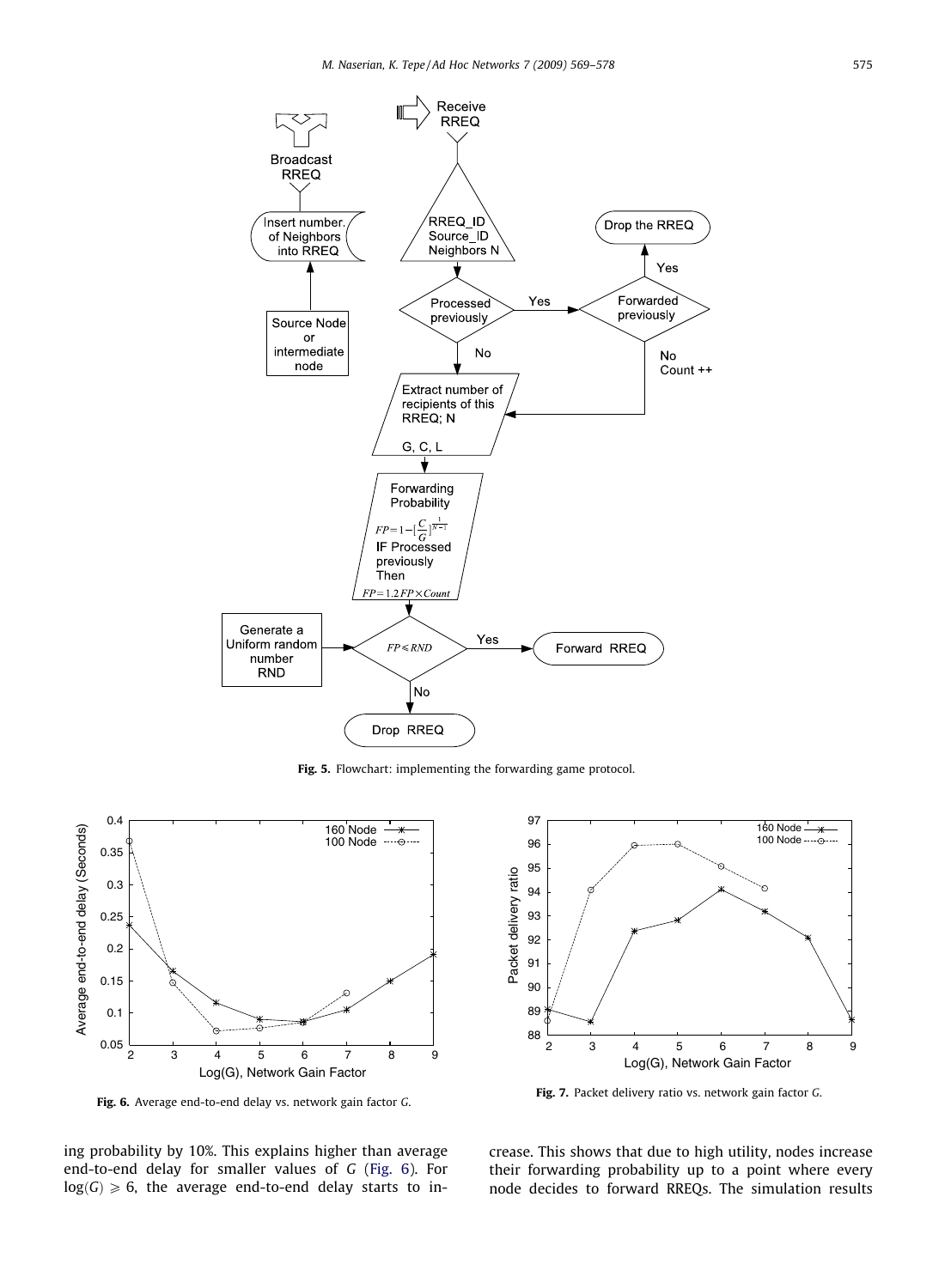confirm that the near optimum value for  $log(G)$  is between 4 and 6.

#### 5. Simulation model and results

In order to evaluate performance and verify connectivity of the FDG with AODV protocol, NS-2 simulations were performed. In the simulations, the effective transmission range of the wireless radio was 250 m and the medium access control (MAC) protocol was IEEE 802.11 with 2 megabits per second channel capacity. IEEE 802.11 MAC was in distributed coordination function mode and used requestto-send (RTS) and clear-to-send (CTS) control packets [\[29\]](#page-10-0) for unicast data transmission to a neighboring node. The RTS/CTS exchanges precede the data packet transmission and implement a form of virtual carrier sensing and channel reservation to reduce the impact of the hidden terminal problem. Data packet transmission is followed by an ACK. To compare the performance of the proposed protocol, the FDG with AODV, and only AODV, the following metrics were considered:

- Average end-to-end delay per packet is the end-to-end delay (in seconds) for successfully received packets.
- Packet delivery ratio is the ratio between the number of successfully received packets and the number of generated packets by the CBR sources.
- Normalized routing overhead is the number of routing packets per one data packet that is successfully received at the destination.

#### 5.1. Connectivity

Connectivity is a major concern in any routing protocol for ad hoc networks. Because the FDG functionality is based on probability, one concern is that flooding messages may not be forwarded by some of the nodes. In FDG, if the source node does not receive a reply from the destination, the flooding packet will be rebroadcasted by the source. Neighbors that have not forwarded the flooding packet in the previous rounds, increase their forwarding probability by 20% in each round. A test was conducted to verify connectivity in FDG and compare it with AODV results. In this test, source and destination nodes are positioned at two diagonal corners in a 1000 by 1000 m field, while other nodes are uniformly distributed in the area and do not generate data packets. All of the nodes are static and there is no mobility. At the beginning of the simulation the source node generates only one data packet for the destination node. To discover the route, a RREQ packet is broadcasted by the source. If source does not receive a RREP from the destination within a certain time (30 ms in this setup), it broadcasts another RREQ up to a predefined number of times (4 times in our setup) [\[1\]](#page-9-0). If the data packet is not received by the destination within 4 s, this event is declared as disconnectivity, otherwise it is counted as connectivity. The number of nodes in the network were varied from 40 to 180 nodes, and simulations were repeated 1000 times for every scenario with different ran-



Fig. 8. Connectivity vs. number of nodes.

dom seeds. The average of those simulations is shown in Fig. 8. Disconnectivity is expected in low node density regardless of the routing protocol (e.g. 40 nodes). Connectivity in network with FDG was close to the one with AODV in moderate node densities (60–100 nodes). Surprisingly, connectivity in the network with AODV dropped when the number of nodes in the network increased more than 80 nodes. This is related to the broadcast storm problem discussed previously. Our investigation showed that AODV with FDG not only matches the connectivity achieved by AODV alone, but also improves connectivity in moderate to high node densities.

#### 5.2. Performance evaluation

Previously, we claimed that implementing FDG in AODV improves the performance of the routing protocol. We conducted NS-2 simulations to verify our claim. In the simulations, the traffic sources were generated by constant bit rate (CBR) sources with 512 bytes per packet, which were started randomly during the simulations and continued until the data packets were transferred. Source and sink nodes were chosen based on a uniform distribution at the beginning of each simulation. All the sources had a certain amount of data that needed to be transferred to the sinks. Nodes were randomly distributed in the area in each simulation, therefore their locations were different in every simulation. Five NS-2 simulations were run for every scenario, and the reported results are the average of these simulation runs.

In order to show if FDG enhances the performance of the network at different node densities compared to AODV alone, the number of nodes in a 1000 by 1000 m area were varied. The nodes were uniformly distributed to that area randomly. The 60 communication pairs remained the same for all scenarios. Therefore the results only reflected the change due to the increasing number of nodes or node densities. The simulation time was 200 s, and the data packet rate of the CBR was 1 packet per second for all scenarios. The number of wireless nodes varied between 130 and 250. Figs. [9–11](#page-9-0) show normalized overhead, packet delivery ratio, and average end-to-end delay per packet versus the number of nodes in the network, respectively. The routing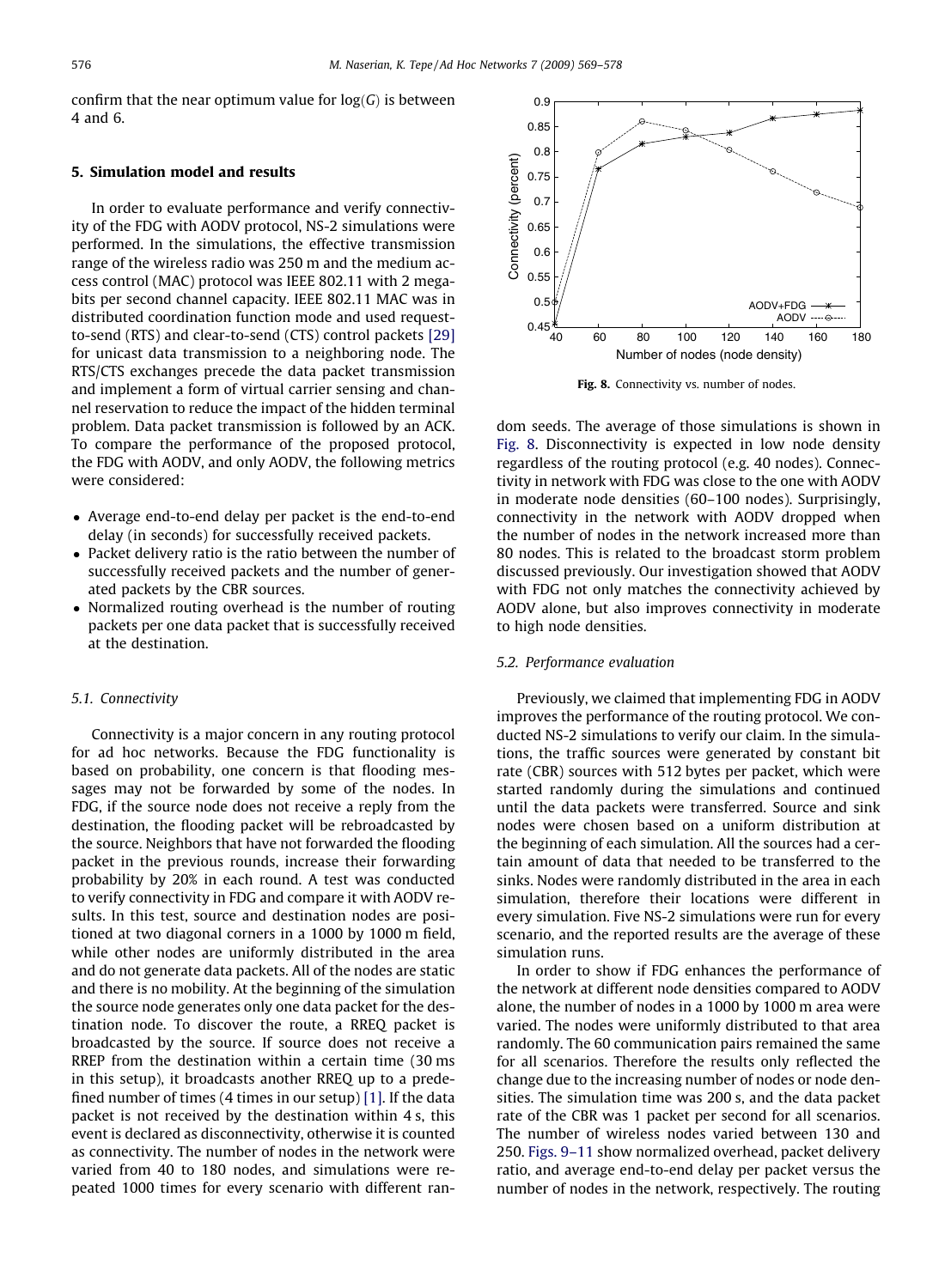<span id="page-9-0"></span>

Fig. 9. Normalized overhead vs. number of nodes.



Fig. 10. Packet delivery ratio vs. number of nodes.



Fig. 11. Average end-to-end delay vs. number of nodes.

overhead was lower in networks that employed AODV with FDG than AODV alone, because AODV with FDG selectively eliminated RREQ packets. The result reported in Fig. 9 confirms the fact that the normalized routing overhead was 2–3 times lower in AODV with FDG. Fig. 10 shows the packet delivery ratios of the network with two competing protocols. As shown in the figure, the delivery

ratio of the modified routing protocol outperforms the AODV protocol alone. The difference was significant (3–5 times higher) especially at higher node densities. The modified protocol performed and delivered close to 95% of the data packets; whereas the non-modified protocol did not work at all. Reduction in routing overhead also helped reduce the average delay. Fig. 11 compares the average endto-end delay in using AODV with FDG, versus using AODV alone with all other network parameters held the same. The network with the FDG was not sensitive to the increasing node densities, whereas the network with AODV showed a sharp increase in packet delay with increasing node densities.

#### 6. Conclusions

This paper introduced a game theoretic approach, called forwarding dilemma game (FDG), for forwarding the flooding packets in wireless ad hoc networks. The FDG provides nodes the use of a strategy set  $S = \{Forward, NotForward\}$ . The probability of the selected strategy is then calculated based on the mixed strategy Nash equilibrium of the game. This limits the number of redundant broadcasts in dense networks while still allowing connectivity. This approach has two advantages over previously proposed methods used to control flooding. Firstly, nodes employ FDG to calculate the probability of forwarding adaptively. Secondly, unlike hierarchical or clustering methods, the proposed modification does not cause extra routing overhead. Simulation results show that AODV with FDG outperforms the AODV routing protocol, especially in dense network scenarios where routing overhead is a dominant factor degrading the network performance. This game can be applied to a large class of routing protocols that have flooding as a preliminary method of route discovery. In addition to the FDG, a neighbor discovery algorithm that enables nodes to discover the number of their neighbors was integrated in AODV to allow FDG to work properly.

#### References

- [1] C.E. Perkins, Elizabeth M. Belding-Royer, Ad hoc on demand distance vector (AODV) routing, in: IETF Internet-Draft. [<http://moment.](http://moment.cs.ucsb.edu/AODV/ID/draft-ietf-manet-aodv-13.txt) [cs.ucsb.edu/AODV/ID/draft-ietf-manet-aodv-13.txt>](http://moment.cs.ucsb.edu/AODV/ID/draft-ietf-manet-aodv-13.txt), February 2003.
- [2] J. Broch, D.B. Johnson, D.A. Maltz, The dynamic source routing protocol for mobile ad hoc networks, in: IETF Internet-Draft, draftietf-manet-dsr-00.txt, March 1998.
- [3] S. Ni, Y. Tseng, Y. Chen, J. Sheu, The broadcast storm problem in a mobile ad hoc networks, in: Proceedings of MOBICOM 1999, Seattle, WA, USA, August 1999, pp. 151–162.
- [4] C.R. Lin, M. Gerla, Adaptive clustering for mobile wireless network, IEEE Journal on Selected Area in Communication 15 (7) (1997) 1265– 1275.
- [5] Y. Yi, T. Kwon, M. Gerla, Passive clustering (PC) in ad hoc networks, in: Internet Draft, draft-ietf-yi-manet-pac-00.txt, November 2001.
- [6] W. Peng, X. Lu, On the reduction of broadcast redundancy in mobile ad hoc networks, in: Proceedings of the First Annual Workshop on Mobile Ad Hoc Networking and Computing, Boston, MA, USA, August 2000, pp. 129–130.
- Krishnamachari, S.B. Wicker, R. Bejar, Phase transition phenomenon in wireless ad-hoc networks, in: Proceedings of GLOBECOM 2001, San Antonio, TX, USA, vol. 5, November 2001, pp. 2921–2925.
- [8] Y. Sasson, D. Cavin, A. Schiper, Probabilistic broadcast for flooding in wireless mobile ad hoc networks, Technical Report IC/2002/54, Swiss Federal Institute of Technology, Switzerland.